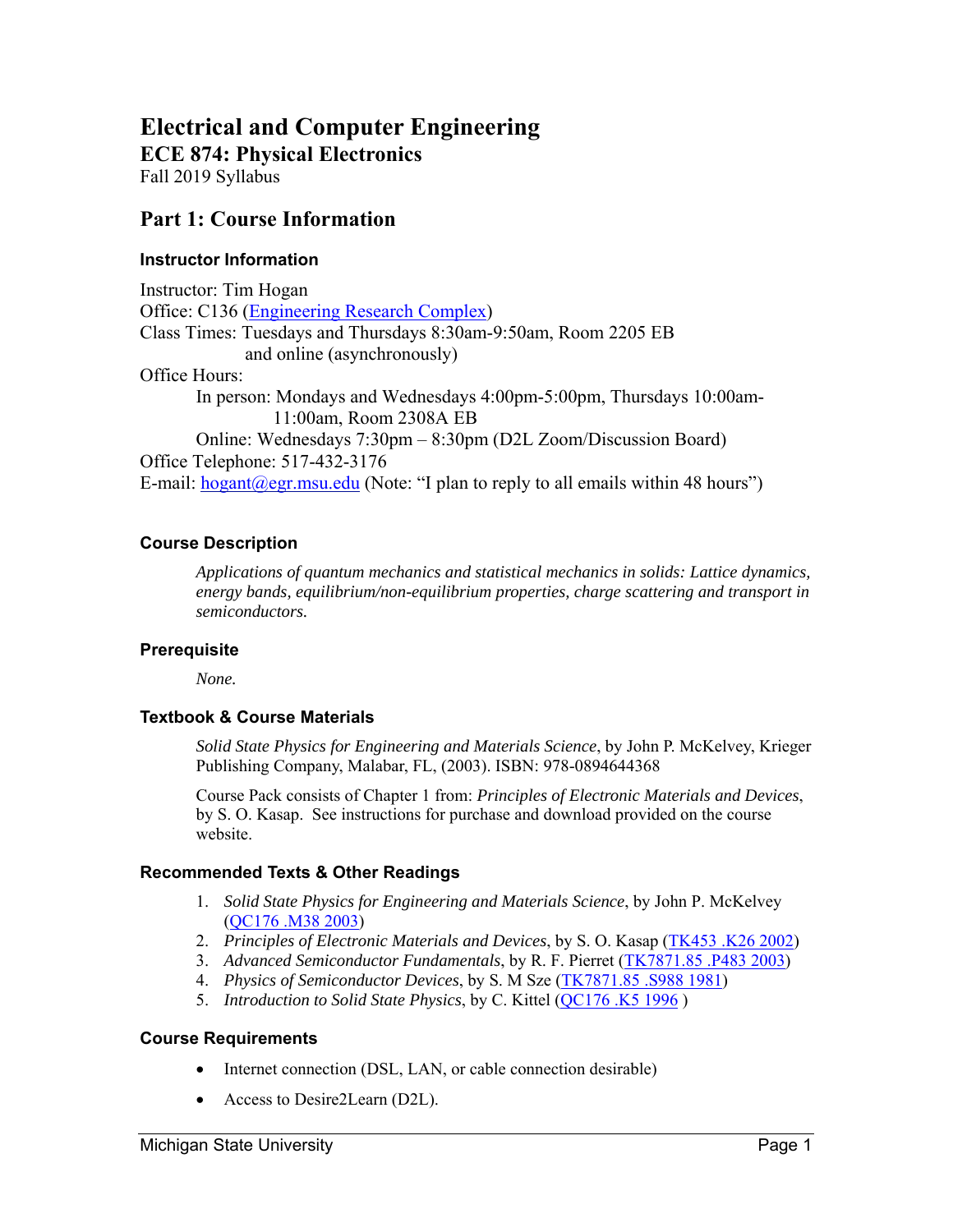### **Course Structure**

This course will be delivered online through the course management system and you will need your MSU NetID to login to the course from the D2L homepage (http://d2l.msu.edu).

In D2L, you will access online lessons, course materials, and additional resources. Activities will include reading, watching video lectures, watching video examples, participation in discussion forums, online group projects using MATLAB.

### **Technical Assistance**

If you need technical assistance at any time during the course or to report a problem you can:

- Visit the Distance Learning Services Support Site
- Visit the <u>Desire2Learn Help Site (http://help.d2l.msu.edu/)</u>
- Or call Distance Learning Services: (800) 500-1554 or (517) 355-2345

### **Resource Persons with Disabilities (RCPD)**

- To make an appointment with a specialist, contact: (517) 353-9642 Or TTY: (517) 355-1293
- Web site for RCPD: http://MYProfile.rcpd.msu.edu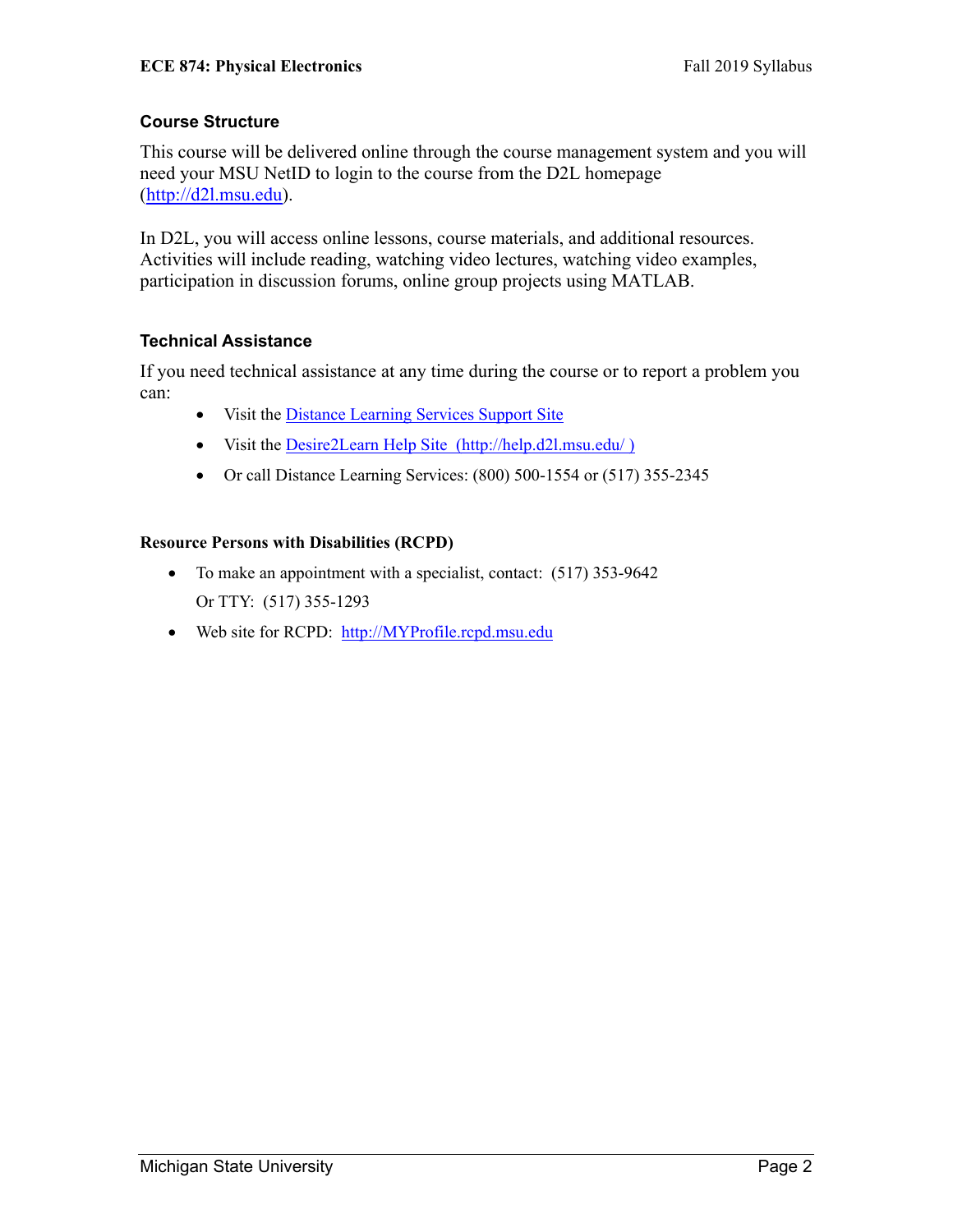# **Part 2: Course Objectives**

At the completion of this first graduate level course in solid state, the students should be able to:

- Explain in terms a bright undergraduate student could understand the basic concepts in quantum mechanics,
- Identify common semiconductor crystal structures,
- Select compatible semiconductor materials used in bandgap engineering and justify the selection
- Explain in terms a bright undergraduate student could understand the basic concepts of lattice vibrations, and their influences on several material properties
- Calculate energy bands in a free electron model for simple crystal structures
- Extract material properties such as effective mass, or energy bandgap from given energy band diagrams
- List common charge carrier scattering mechanisms and explain the movement of charge carriers under equilibrium and non-equilibrium conditions in different materials
- Explain the process of literature searching and report writing on a course-related research topic

You will meet the objectives listed above through a combination of the following activities in this course:

- Exam I (closed book) [100 points total]
	- This exam will be written and graded by the instructor, and will consist of four parts and covering a portion of the course material. The first part is meant for broad coverage of the material and short answer type question such as true/false, matching, fill-in-the-blank, or short answer type questions. The remaining three parts are meant for more in-depth coverage typically consisting of problems to be worked out, or properly set up the problems in a manner that could be calculated if there were more time available.
- Final Exam (closed book) [150 points total]
	- This exam will be written and graded by the instructor, and will consist of six parts and covering material for the entire course (comprehensive). The first question is meant for broad coverage of the material and short answer type question such as true/false, matching, fill-in-the-blank, or short answer type questions. The remaining four questions are meant for more in-depth coverage typically consisting of problems to be worked out, or properly set up the problems in a manner that could be calculated if there were more time available.
- Homework [10 points per homework question]
	- Working out the problems and putting pencil to paper is an essential component of learning. The purpose of the homework is to apply the concepts from the lectures and reading material so as to reinforce those concepts and to help identify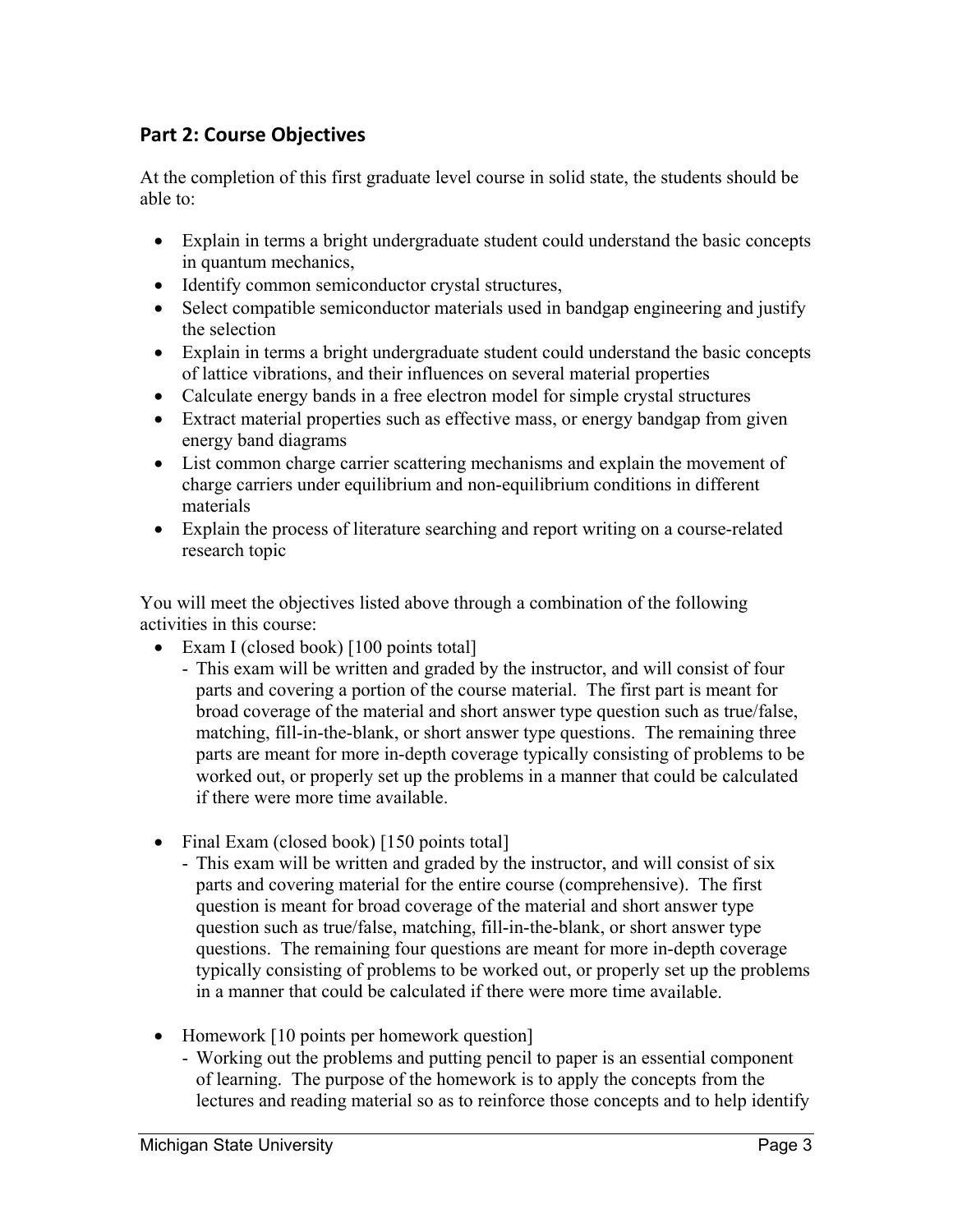areas where further learning is needed. You are encouraged to contact the instructor with questions you have regarding these homework problems, but you should do your own work in solving these problems. The course grade for this component will be calculated as the ratio of total points earned for all homework questions divided by the total points possible for all homework questions in the course.

- Group Projects
	- These project problems will be group efforts  $(\sim 4$  students per group). The projects will consist of more involved questions, typically with a MATLAB simulation or calculation component, other times might be to submit a report that explains a course topic in greater detail. Grading of these projects will include 50% for the project deliverables, 30% for project writeup, and 20% for group participation that will be determined based on your involvement in a group discussion board (through D2L) for the project, and group self-assessment.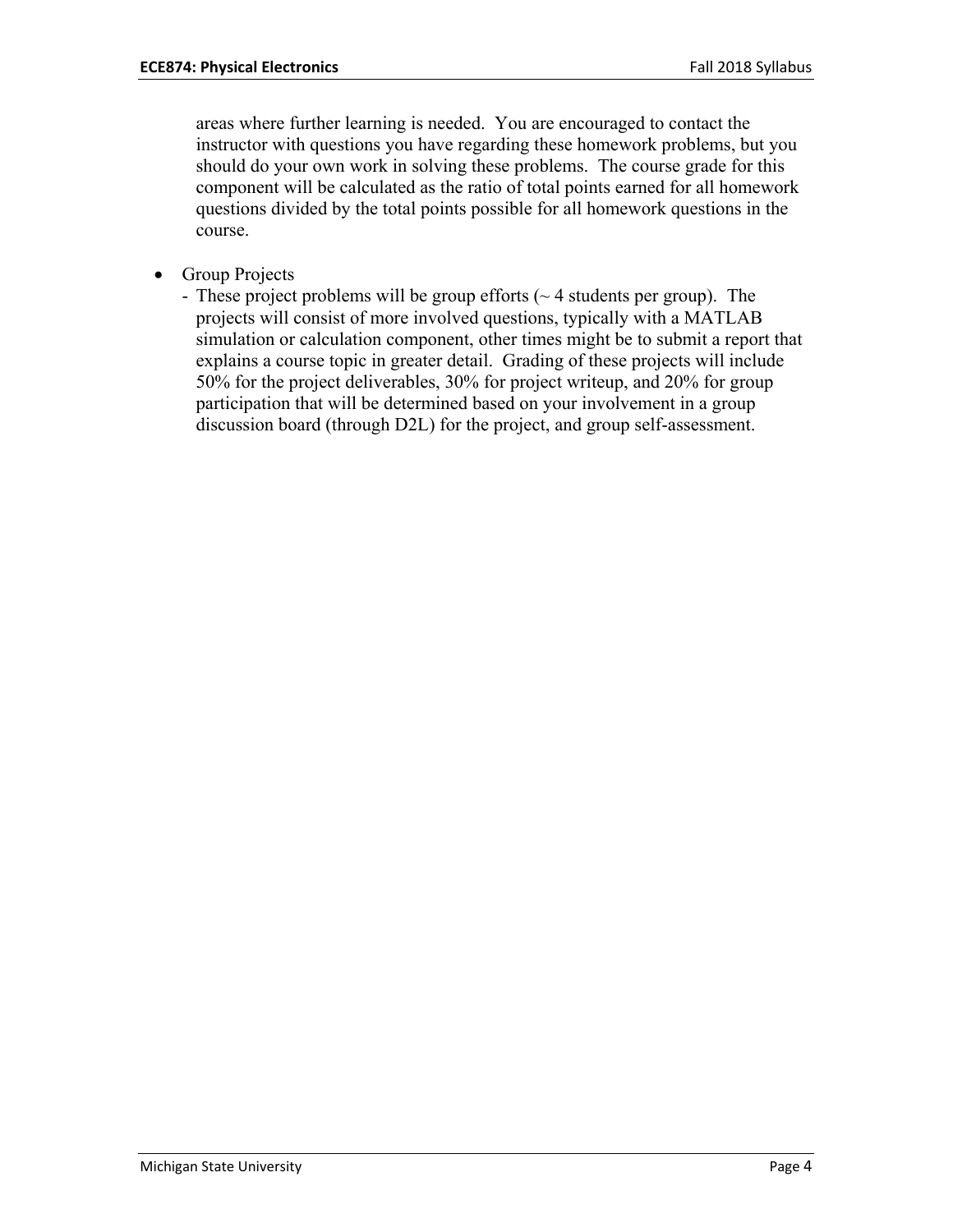# **Part 3: Course Outline/Schedule**

Important Note: Refer to the course calendar for specific meeting dates and times. Activity and assignment details will be explained in detail within each week's corresponding learning module. If you have any questions, please contact your instructor.

| <b>Week Day Date</b> |          |              | <b>Topics Covered</b>                                                 | <b>Readings</b>             | Assign.   |
|----------------------|----------|--------------|-----------------------------------------------------------------------|-----------------------------|-----------|
| $\mathbf{1}$         | Th       | 8/29         | Module 1: Introduction and Website                                    |                             |           |
|                      |          |              | Navigation                                                            |                             |           |
|                      | Tu       | 9/3          | Module 2: Atomic Bonding                                              | Course Pack: sect. 1.1-1.3  | HW1       |
|                      |          |              | Module 3: Dulong Petit Law                                            | Textbook: section 6.6       | assigned  |
| $\overline{2}$       |          |              | Module 3: Dulong Petit Law                                            | Course Pack: sect. 1.4-1.6  |           |
|                      | Th       | 9/5          | Module 4: Drude Model, Nordheim's Rule, Textbook: sections 6.1-6.2    |                             |           |
|                      |          |              | and the Wiedemann-Franz Law                                           | Textbook: sections 7.1-7.2  |           |
| 3                    | Tu       | 9/10         | Module 5: Crystals                                                    | Course Pack: sect. 1.7-1.12 | HW1 due   |
|                      |          |              | Module 6: Crystal Structures                                          |                             |           |
|                      | Th       | 9/12         | Module 6: Crystal Structures                                          | Textbook: sections 1.1-1.7  |           |
|                      |          |              | Module 7: Miller Indices and Reciprocal                               |                             |           |
|                      |          |              | Lattice                                                               |                             |           |
|                      | Tu       | 9/17         | Module 8: X-Ray and Bragg Diffraction                                 | Textbook: sections 2.1-2.5  | HW2 due   |
| $\overline{4}$       |          |              | Module 9: X-Ray Analysis Structure Factor                             |                             |           |
|                      | Th       | 9/19         | Module 9: X-Ray Analysis Structure Factor                             | Textbook: sections 3.1-3.3  |           |
|                      |          |              | Module 10: Lattice Vibrations                                         |                             |           |
| 5                    | Tu<br>Th | 9/24<br>9/26 | Module 11: Phonon Dispersions and DOS                                 | Textbook: sections 3.4-3.7  | HW3 due   |
|                      |          |              | Module 12: Diatomic 1D Lattice Dynamics                               |                             |           |
|                      |          |              | Module 12: Diatomic 1D Lattice Dynamics                               | Textbook: sect. 3.8-3.11    |           |
|                      |          |              | Module 13: Dispersion in a 2D Lattice                                 |                             |           |
|                      | Tu       | 10/1         | Module 14: Force Constant Models                                      | Textbook: sections 4.1-4.4  | Project 1 |
|                      |          |              | Module 15: Introduction to Quantum                                    |                             | due       |
| 6                    |          |              | Mechanics                                                             |                             |           |
|                      |          | 10/3         | Module 15: Introduction to Quantum<br>Mechanics                       | Textbook: sections 4.5-4.7  |           |
|                      | Th       |              |                                                                       |                             |           |
|                      |          |              | Module 16: Wave Particle Duality<br>Module 17: Schrödinger's Equation | Textbook: sections 4.8-4.9  |           |
|                      | Tu       | 10/8         | Module 18: Infinite Well and Finite Well                              |                             | HW4 due   |
| 7                    |          |              | Module 18: Infinite Well and Finite Well                              | Textbook: sect. 4.10-4.11   |           |
|                      | Th       |              | 10/10 Module 19: Single Barrier and Tunnel                            |                             |           |
|                      |          |              | Barrier                                                               |                             |           |
|                      | Tu       |              | $10/15$ Review                                                        |                             |           |
| 8                    | Th       |              | 10/17 Exam1 (8:30am room 2205 EB)                                     |                             |           |
|                      |          |              | 10/22 Module 20: Harmonic Oscillator                                  | Textbook: sect. 4.12-4.15   |           |
|                      | Tu       |              | Module 21: Atomic Orbitals                                            |                             |           |
| 9                    |          |              | Module 21: Atomic Orbitals                                            | Textbook: sections 8.1-8.3  |           |
|                      | Th       | 10/24        | Module 22: Kronig-Penney Model                                        |                             | HW5 due   |
|                      | Tu       |              | Module 23: Energy Bands                                               | Textbook: sections 8.4-8.5  |           |
|                      |          |              | 10/29 Module 24: Energy Bands in 1D, 2D, and                          |                             |           |
|                      |          |              | 3D Lattices                                                           |                             |           |
| 10                   |          |              | Module 24: Energy Bands in 1D, 2D, and                                | Textbook: section 8.6       |           |
|                      | Th       |              | 10/31 3D Lattices                                                     |                             | HW6 due   |
|                      |          |              | Module 25: Models for Energy Bands                                    |                             |           |

#### **Approximate Timeline**: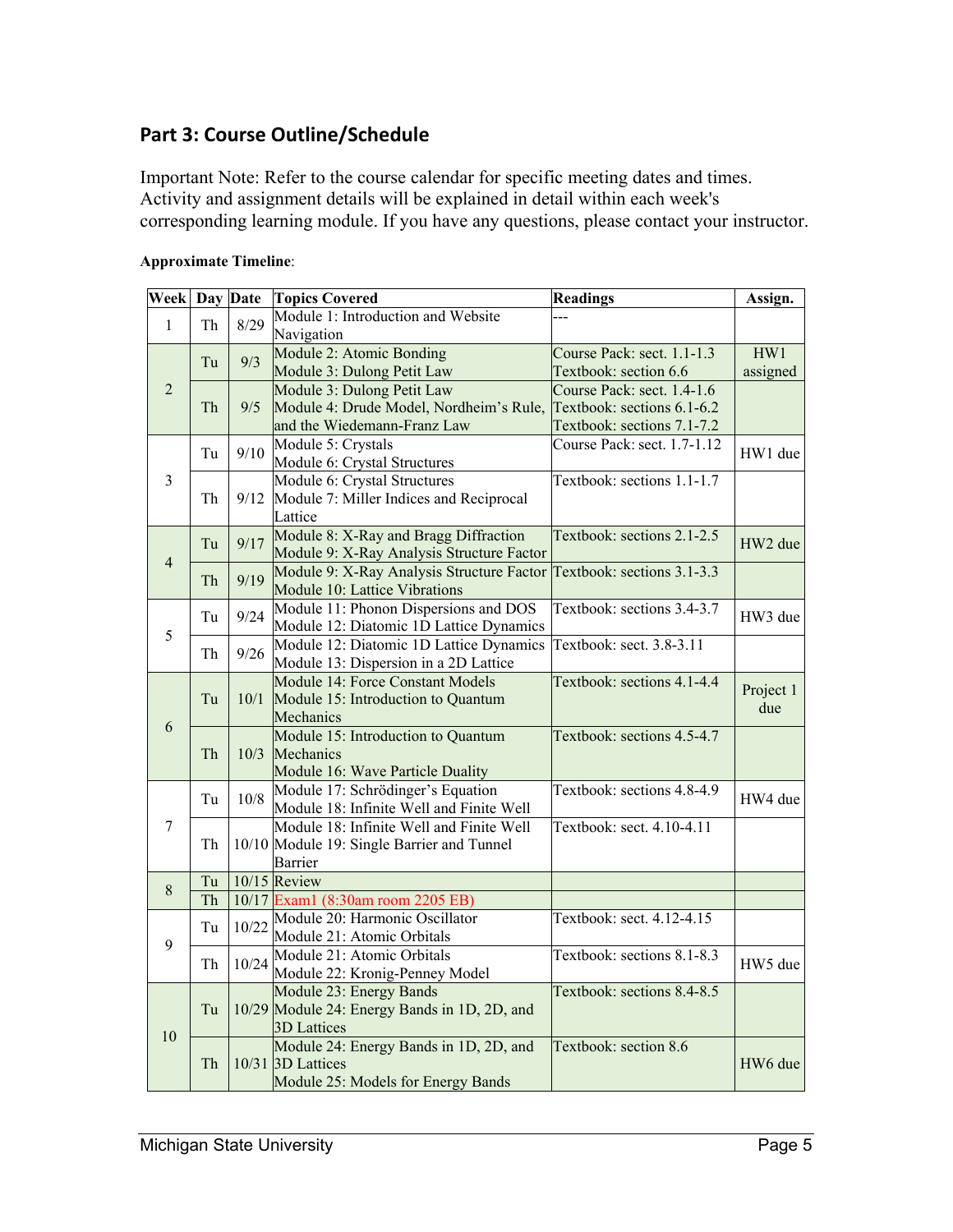| <b>Week Day Date</b> |    |       | <b>Topics Covered</b>                                                 | <b>Readings</b>            | Assign.   |
|----------------------|----|-------|-----------------------------------------------------------------------|----------------------------|-----------|
| 11                   | Tu | 11/5  | Module 26: Effective Mass and DOS                                     | Textbook: section 8.4      |           |
|                      |    |       | Module 27: Statistics MB, BE, FD                                      | Textbook: sections 5.1-5.8 |           |
|                      | Th | 11/7  | Module 27: Statistics MB, BE, FD                                      | Textbook: section 9.1      | Project 2 |
|                      |    |       | Module 28: Carrier Concentrations                                     |                            | due       |
| 12                   | Tu |       | Module 29: Energy Surfaces & Non-                                     | Textbook: sections 9.7-9.8 |           |
|                      |    |       | 11/12 Equilibrium                                                     |                            |           |
|                      |    |       | Module 30: Boltzmann Transport Equation                               |                            |           |
|                      | Th | 11/14 | Module 30: Boltzmann Transport Equation Textbook: sections 7.3-7.6    |                            | HW7 due   |
|                      |    |       | Module 31: Generalized Boltzmann Eqn.                                 |                            |           |
|                      | Tu | 11/19 | Module 32: Thermal & Electrical Transport Textbook: section 9.8       |                            |           |
|                      |    |       | Module 33: Equilibrium & Non-Equilib.                                 |                            |           |
| 13                   |    |       | Module 34: Einstein & Debye Specific Heat Textbook: sect. $6.3 - 6.5$ |                            |           |
|                      | Th |       | 11/21 Module 35: Thermal Conductivity, and                            |                            |           |
|                      |    |       | Heat Capacity                                                         |                            |           |
| 14                   | Tu |       | Module 35: Thermal Conductivity, and                                  | Articles provided          |           |
|                      |    |       | 11/26 Heat Capacity                                                   |                            |           |
|                      |    |       | Module 36: Hall Effect Measurement                                    |                            |           |
|                      | Th |       | 11/28 Holiday - University Closed                                     |                            |           |
| 15                   | Tu | 12/3  | Module 37: Thermopower Measurement                                    | Articles provided          |           |
|                      |    |       | Module 38: Nernst Effect Measurement                                  |                            |           |
|                      | Th | 12/5  | Module 39: Onsagar Relations                                          | Articles provided          | Project 3 |
|                      |    |       | Review                                                                |                            | due       |
|                      |    |       | 12/10 Final Exam (7:45am room 2205 EB)                                | Comprehensive              |           |

# **Part 4: Grading Policy**

### **Graded Course Activities**

The table below describes the percentage that each graded course activity contributes toward your course grade.

| <b>Percentage of Course Grade</b> | <b>Description</b> |
|-----------------------------------|--------------------|
| 20%                               | Exam 1             |
| 20%                               | Homework           |
| 10%                               | Group Project 1    |
| 10%                               | Group Project 2    |
| 10%                               | Group Project 3    |
| 30%                               | <b>Final Exam</b>  |
| 100%                              | Total              |

# **Late Work Policy**

*Late work cannot be accepted after solutions are posted and a grade of zero for that assignment will be entered in the gradebook in this case. Work that is late, but before the solutions are posted will receive a 20% deduction if received within one day after being late, and additional 20% deduction for every day late after that.*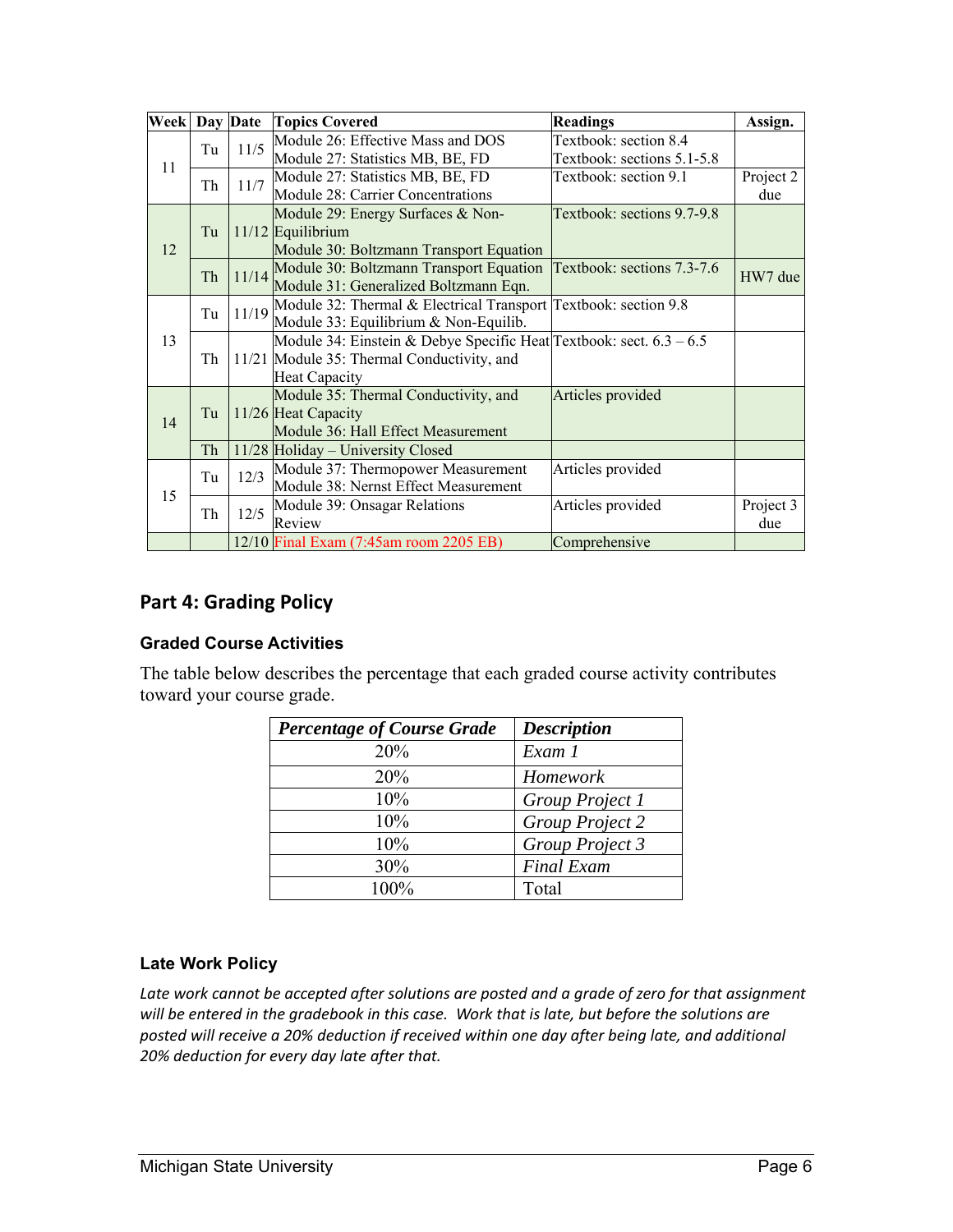# **Viewing Grades**

*Assignments will be graded by the instructor and the grades for each assignment will be entered in the course website in D2L. Grading marks on the assignments can be viewed within the Feedback area for each assignment where a scanned version of the graded assignment can be found. Assignments will be graded within approximately 7‐10 days after turning them in.*

# **Proctored Testing**

*Students taking this course have four options for taking exams: The MSU Testing Center, a NCTA testing site, an approved proctor near you, or coming to MSU and taking the exam(s) with the on-campus students.* 

*Exams can be taken at a convenient location near you by obtaining an approved proctor for the exam. Information regarding proctoring can be found at: (https://www.egr.msu.edu/graduate/taking-exams).* 

*Students will identify and will need approval for an on-site proctor. Options for obtaining a proctor:* 

- 1*. The Michigan State University Testing Center (https://testingcenter.msu.edu/)*
- 2*. National College Testing Association (NCTA) (https://www.ncta-testing.org/cctc)*
- 3*. A proctor of your choosing who is one of the following: Local college or university faculty member Test administrator at a professional testing center Librarian at a public or school library Military officer (only for members of the military and their spouses) Corporate education coordinator or human resources representative at your place of employment*

*Please Note: depending on the option you choose, there may be a cost per exam. The proctor approval form can be found here: https://www.egr.msu.edu/graduate/form/proctor-approval-form*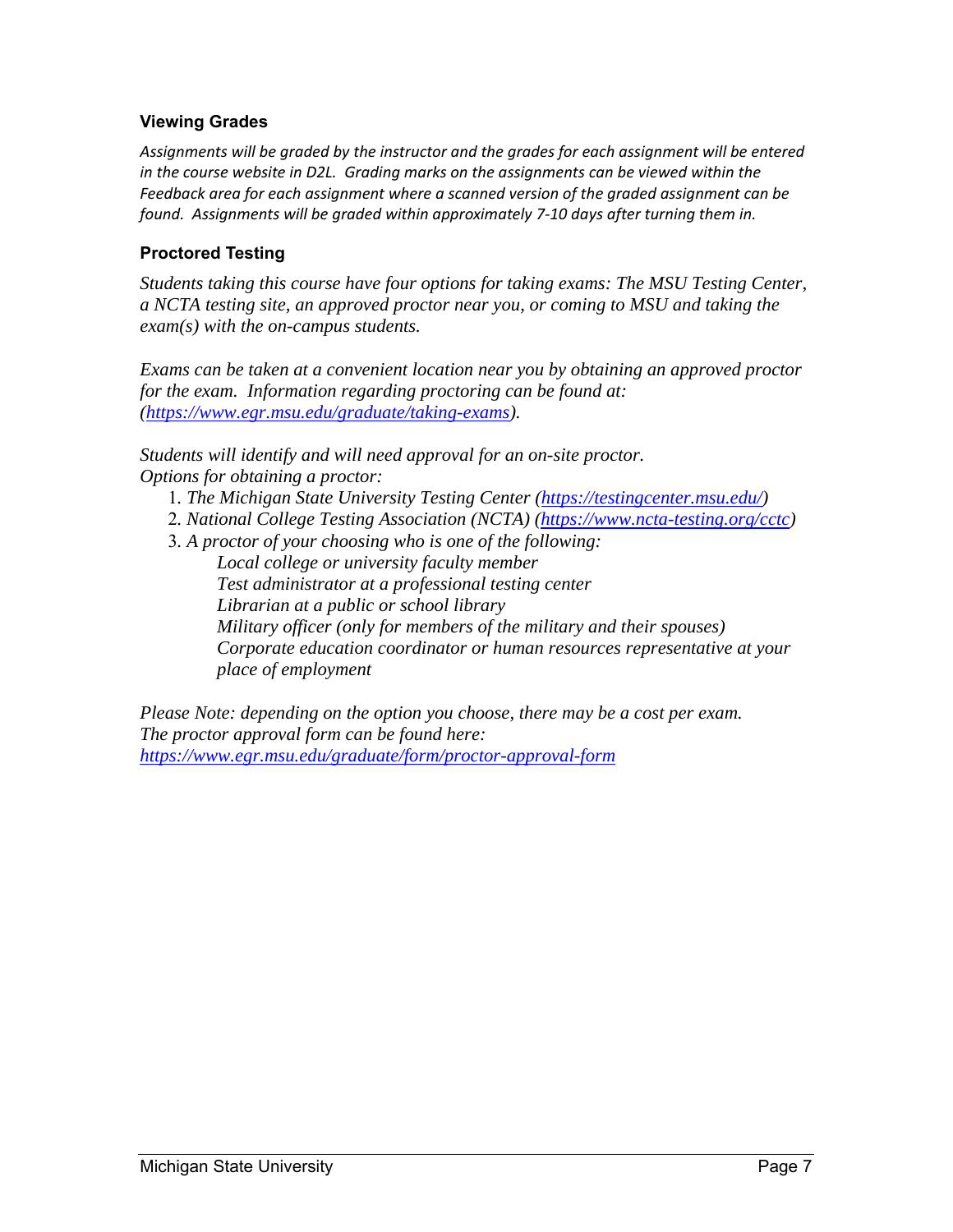# **Letter Grade Assignment (Grading Scale)**

Grading will be based on the following scale. Exams will be out of 100 points. Homework problems (each problem) will be worth 10 points. The grade for any assignment, or problem within an assignment, can be determined by normalizing to the 100 point scale below.

| Score (out of 100) | Letter Grade | Grade (4.0 scale) |
|--------------------|--------------|-------------------|
| 90.1-100           | А            | 4.0               |
| 85.1-90            | $B+$         | 3.5               |
| 80.1-85            | В            | 3.0               |
| 75.1-80            | C+           | 2.5               |
| 70.1-75            | C            | 2.0               |
| 65.1-70            | D+           | 1.5               |
| $60.1 - 65$        | D            | 1.0               |
| < 60               |              |                   |